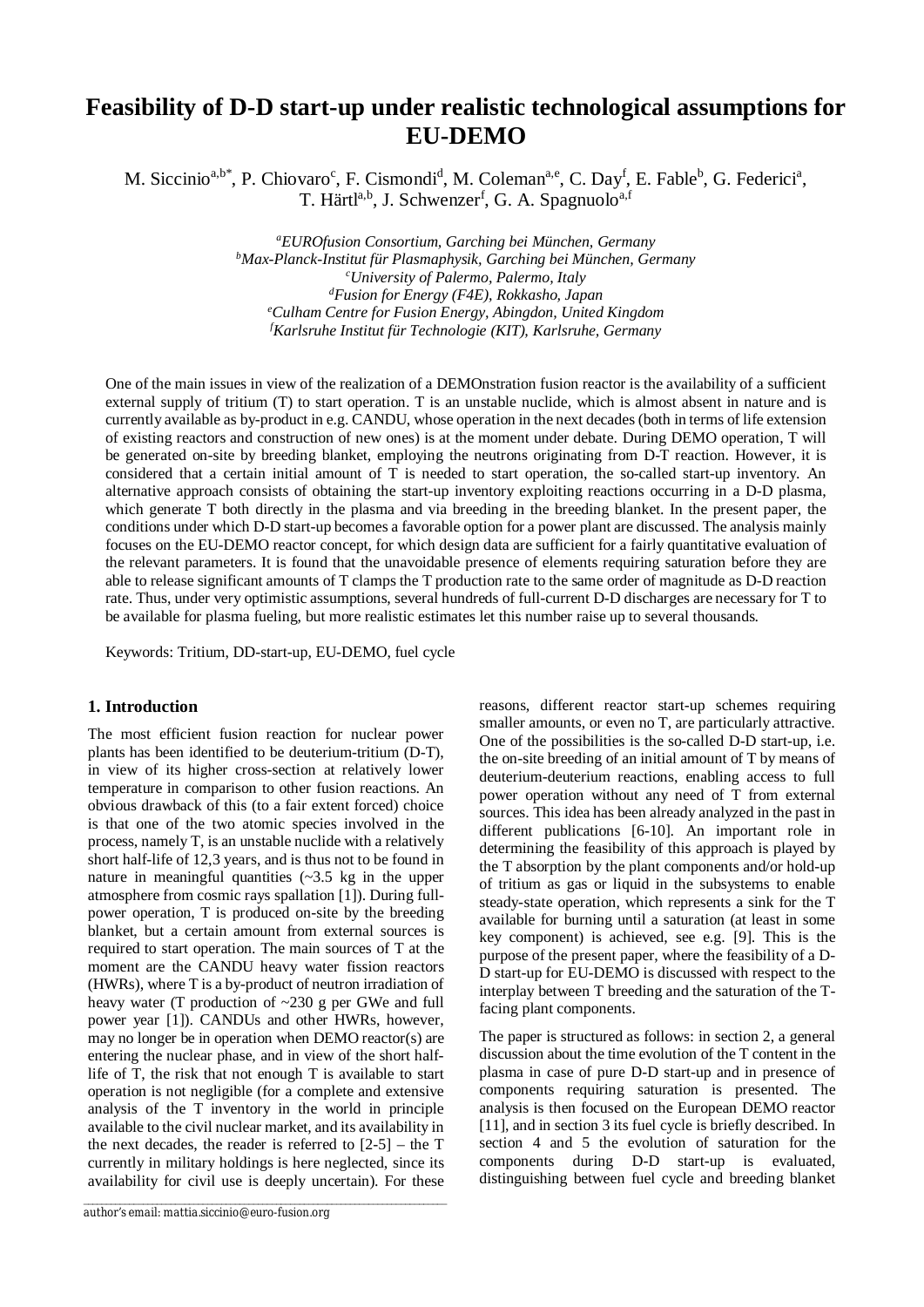(BB). In section 6, the number of necessary EU-DEMO D-D discharges to achieve saturation is estimated. In section 7, the assumptions adopted throughout the calculation are discussed, while conclusions are drawn in section 8.

## **2. Dynamic evolution of T content in the plasma**

In a fusion reactor able to breed, there are three different sources of tritium, namely:

1) Tritium generated directly in the plasma by D-D reactions.

$$
D + D \to T + p \tag{1}
$$

2) Tritium generated by interactions of neutrons from D-D reactions (2) and Li-containing materials  $(6L i + n \rightarrow T + 4He)$  in the breeding region.

$$
D + D \to {}^{3}He + n \tag{2}
$$

3) Tritium generated by neutrons originating from D-T reaction (3) and Li-containing materials in the breeding region.

$$
D + T \rightarrow {}^{4}He + n \tag{3}
$$

The two different D-D reactions have the same probability to occur. Reaction (3) is the most efficient for the T production once the full-power operation is reached, since the D-T cross-section is about two orders of magnitude larger than the D-D for the same plasma temperature and density, thus the associated neutron flux is significantly higher.



Fig. 1: Cross sections of the <sup>6</sup>Li and <sup>7</sup>Li T breeding reactions as a function of the impacting neutron energy. D-D and D-T cross-sections as a function of the plasma energy are reported as well. Figure is taken from [13].

The relevant parameter is the so-called T production rate  $b$ , which is defined as the "excess" T generated on average by every fusion-born neutron. This parameter is strongly dependent on the machine design, but this discussion goes beyond the scope of this paper (for more details on this topic see [12]). So, for each D-T reaction (3),  $(1 + b)$  T atoms are produced in the breeding zone and 1 is burned, leading to a net gain of  $\bar{b}$  T atoms per

reaction. Instead, neutrons originating from reaction (2) possess lower energy than the corresponding D-T ones (2.45 MeV versus 14.1 MeV). This translates into a lower T production yield in the breeding zone  $\psi_{DD}$ , which in general depends on <sup>6</sup>Li enrichment, but typically  $\psi_{DD}$  < 1 T/neutron. Fig.1 shows the cross-sections for <sup>6</sup>Li and <sup>7</sup>Li T breeding reactions as a function of the impacting neutron energy. In the simplified model presented here, continuous tokamak operation is assumed. In a purely D-D start-up, the tritium produced in the breeding zone (both from D-D and, later, from D-T) is partially available to be re-injected in the plasma and partially retained in the components until saturation (at least in some relevant components) is reached. The parameter  $\varphi_B$  indicates the fraction of T which can be immediately re-injected in the plasma (incidentally, the delay between the T production in the breeding zone and its actual re-injection in the plasma is here neglected, since it has an impact on the dynamics but not on the conclusions of the present analysis). A thorough discussion on the determination of  $\varphi_R$  in EU-DEMO is found in section 5. In parallel, T is removed from the plasma via pumping, and then reinjected following a direct or indirect fuel cycle (for a detailed review of the DEMO fuel cycle concept, the reader is referred to [10]). During D-D start-up, it is in general not possible to prevent part of the exhaust T from the plasma being absorbed by the first wall (i.e. T implantation) and by the fuel cycle components (pipes, isotope separation systems and so on). It is here indicated with  $\varphi_P$  the fraction of exhaust T which is re-injected in the plasma. Again, the delay between the T pumping and its re-injection in the plasma is here neglected for the same reasons elucidated above. A thorough discussion of the determination of  $\varphi_P$  in EU-DEMO is found in section 4. In general,  $\varphi_R$  and  $\varphi_P$  can be a function of time, or better a function of the T content already absorbed by the structures and of the T enrichment of the exhaust gas flow. However, in the initial phases, when T content is much below the final target value, this dependency can be neglected. This is justified *a posteriori* in the following sections. Once the saturation of the components is reached, then by definition  $\varphi_B = \varphi_P = 1$ , and a dynamic equilibrium is established.

In view of the assumptions discussed, the balance equation for the number of T particles in the plasma  $N_{T,n}$ can be written as:

$$
\frac{d}{dt}N_{T,p} = (\varphi_P - 1)\Phi_{p,T} +
$$
\n
$$
\frac{(1 + \psi_{DD}\varphi_B)}{2} \int_V dV < \sigma v >_{DD} n_D^2 +
$$
\n
$$
[\varphi_B(1 + b) - 1] \int_V dV < \sigma v >_{DT} n_D n_T \tag{4}
$$

The first term at the right-hand side represents the losses of T due to absorption of the components in the fuel cycle (here,  $\Phi_{p,T}$  indicates the rate at which T is pumped, which is, of course, a function of the plasma T content, and is equal to zero at  $t = 0$ , when no T is present in the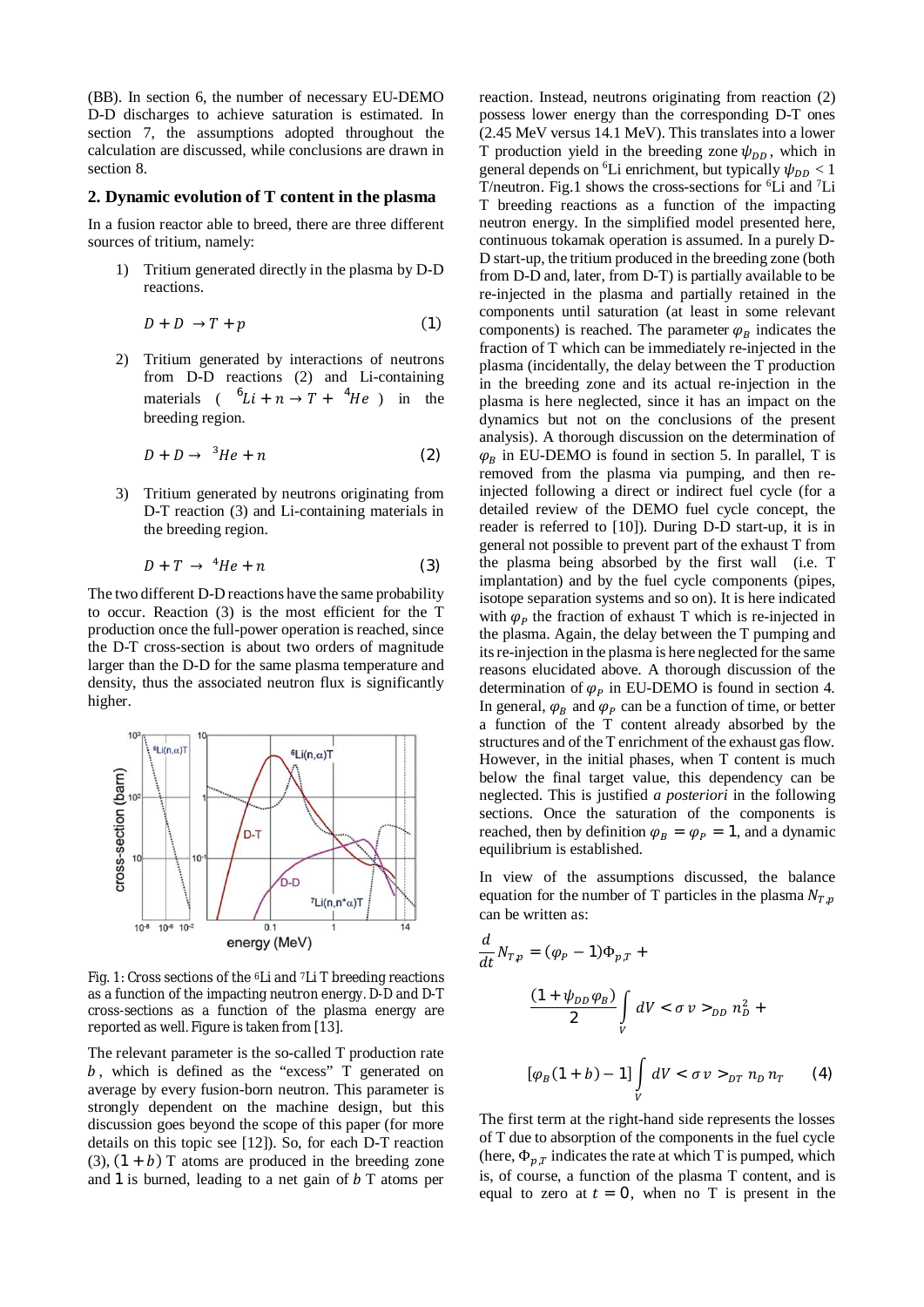plasma). It is always negative, except when saturation is reached, i.e.  $\varphi_p = 1$ , becoming null – meaning that what is pumped is again re-injected without affecting the T inventory in the plasma (recall that delays in re-injection are here neglected). With "saturation" it is here indicated that there is no net transfer of T from the components to the exhaust gas, which requires that a certain amount of T, generally increasing with increasing T concentration in the gas, is retained in the structures, until the mutual exchanges equilibrate**.** Thus, it represents a net sink for T in the plasma.

The second term represents the generation of T from D-D reactions, both directly in the plasma and from breeding. Part of what generated in the breeding zone is retained by the structures or by the functional materials (e.g. armour, breeder and neutron multiplier), and this is reflected by the presence of the parameter  $\varphi_B$ . This term is always positive, although it tends to become subdominant by high T concentrations (here,  $\langle \sigma v \rangle_{DD}$  represents the energyaveraged cross-section of the D-D reaction, whereas  $n<sub>p</sub>$ is the local deuterium density, the integral being carried out on the entire plasma volume and thus taking into account the spatial dependence of both quantities).

Finally, the third term takes into account the T generation in the breeding zone due to D-T reactions in the plasma. Clearly, this takes place only when T is actually present in the plasma. Each D-T reaction obviously involves a T atom (here  $\langle \sigma v \rangle_{DT}$  represents the energy-averaged cross-section of the D-T reaction, whereas  $n<sub>T</sub>$  is the local tritium density).

The parameter

$$
\beta = 1 - \varphi_B(1 + b) \tag{5}
$$

is of particular relevance in determining the behavior of the solution of Eq.(4). If negative, the plant produces more T from D-T reactions (i.e. via breeding) than is burned and absorbed in the breeding zone for saturation. When sufficiently large in absolute value to exceed the T retained in the fuel cycle, this term allows a fast growth of the T content in the main plasma – up to a 50% concentration, above which a further increase in the T content is inconvenient. This point is not captured by Eq.(4) which mainly deals with the initial phases of D-D start-up. Note that the minimum value of  $\beta$  as  $\varphi_{R} \rightarrow 1$  is  $- b$ , i.e. the breeding factor fixes the maximum achievable T generation rate. If  $\beta$  is positive, or negative but not sufficiently large to compensate the first term, Eq.(4) predicts an initial growth of the T content in the plasma (when the D-D reactions dominate since no T is present) up to a point where the right-hand side of Eq.4 becomes zero, and thus a stationary state is reached  $\left(\frac{dN_{T,C}}{dt}\right)$ 0). If, for simplicity, the T absorbed in the fuel cycle is neglected ( $\varphi_P \rightarrow 1$ ) and  $\beta > 0$ , an estimate of the T fraction in the plasma when stationarity is reached  $f_T$  =  $n_T/n_D$  is approximated by

$$
f_T \approx \hat{\alpha} \frac{(1 + \psi_{DD} \varphi_B)}{2\beta},\tag{6}
$$

where  $\hat{\alpha} \approx O(1e - 2)$  is the volume-averaged ratio between the D-D and D-T reaction cross-sections (the exact value depends on the kinetic profiles of the plasma scenario, which are not calculated here in order not to stick to a particular design concept). Note that, if  $\varphi_n < 1$ , the value of  $f<sub>T</sub>$  would be smaller. In case the breeding zone needs complete saturation of components before releasing any T (i.e.  $\varphi_B \rightarrow 0$  during D-D start-up), Eq.(6) reads:

$$
f_T \approx \frac{\hat{\alpha}}{2} \ll 1. \tag{7}
$$

This can be interpreted as follows:

- In presence of components which need to retain a certain amount of T before any T can be extracted and employed in the plasma, the equilibrium concentration of T in the plasma remains very low – of the order of  $\hat{\alpha}$ .
- This means that, until then, the T generation in the plant has a rate of the same order of magnitude as the D-D reaction rate. In other words, D-D reactions set the speed at which saturation is achieved.

From a physical point of view, Eq.(7) means that equilibrium T concentration is reached when the generation of T from reaction (1) equals the rate at which T is burned in D-T reactions. The D-T reaction and the D-D reaction (2) cannot enhance the T content in the plasma until the bred T is retained either in the breeding region or by other components in the fuel cycle. Note that assuming no delay between T exhaust pumping, re-injection and burn also implies a burn-up fraction of 100%. A lower burn-up fraction, which would be closer to reality, would correspond to a higher T concentration in the plasma to achieve the same equilibrium reaction rate, and, hence would increase the number of discharges needed to achieve the start-up.

If a small fraction of the bred T is instead not retained, but is released and re-injected in the burning plasma, then Eq.(6) applies – and the  $T$  concentration equilibrates to a higher value. When most T is instead released by structures, then  $\beta$  becomes negative and the T content in the plant grows indefinitely (at least in the limit of this simple model). In the following sections, the parameters  $\varphi_R$ ,  $\varphi_P$  as well as the D-D reaction rate are discussed for the current EU-DEMO configuration. In particular, it will be shown that the limit  $\varphi_B \to 0$  is a realistic approximation. For this reason, Eq.(7) can be considered as a valid estimate. In the conclusions, in view of these results, the feasibility of a D-D start-up in EU-DEMO is discussed.

## **3. Description of EU-DEMO fuel cycle**

The DEMO fuel cycle is based on a three-loop architecture [10,14] consisting of the direct internal recycling loop (DIRL), the inner tritium plant loop (INTL) and the outer tritium plant loop (OUTL). The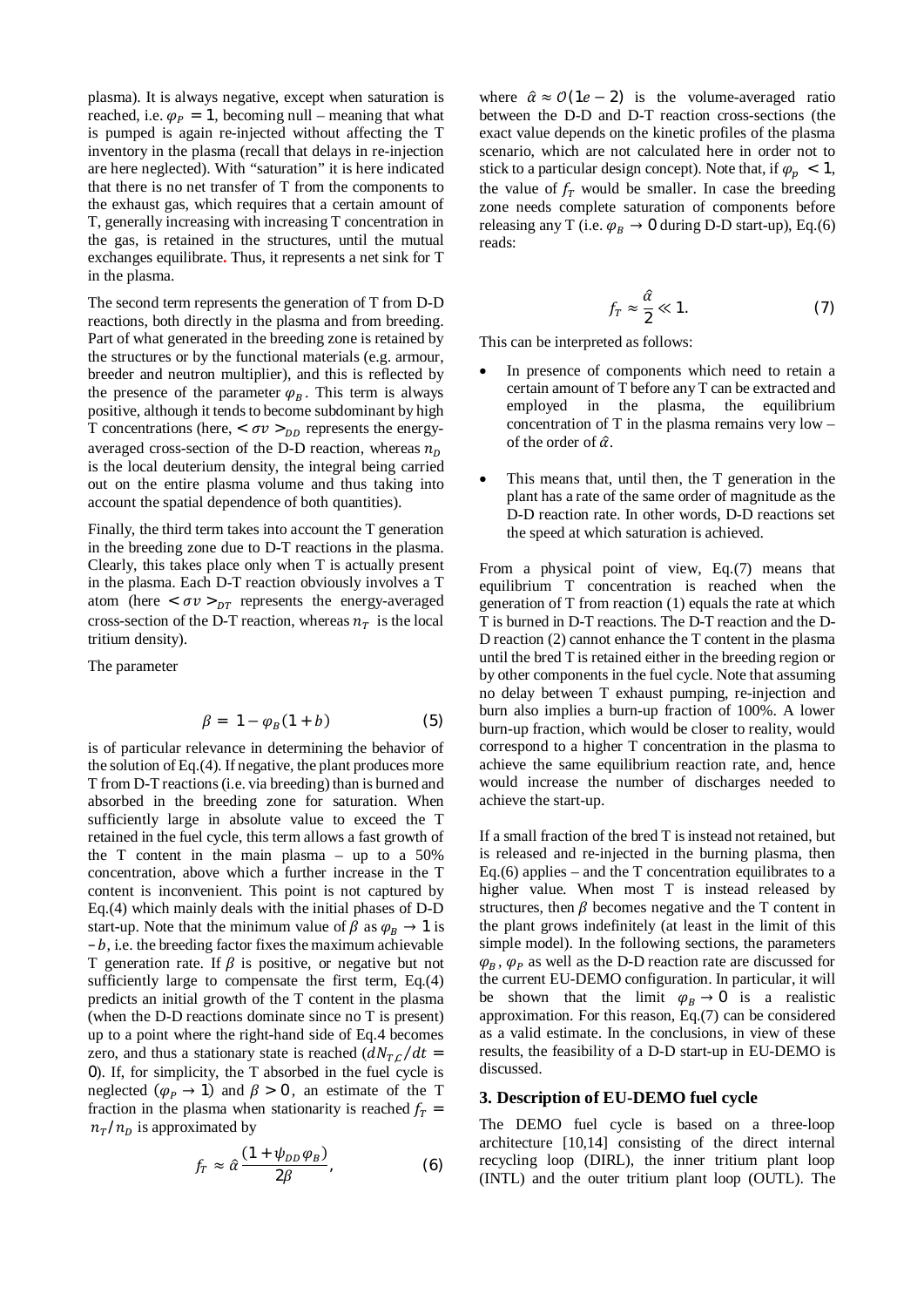torus exhaust gas pumped at the divertor enters the metal foil pumps (MFP), where large fraction of pure hydrogen equal to 80% (permeate) of the exhausted hydrogen stream is separated by means of plasma driven super permeation, leaving the residual other gases as retentate [15]. Both effluent streams are compressed using serial combinations of linear diffusion and liquid ring pumps. A detailed description of the DEMO pump train can be found in [16]. The permeate -pure hydrogen, all isotopes - is directly routed back to the gas distribution control and monitoring (GDCM) unit and available for refuelling (DIRL). The retentate is sent to the exhaust purification system (EPS), where the majority of the remaining hydrogen isotopes are separated by two serial pressuredriven permeators designed for a combined efficiency of 99.75%. The further retentate is sent to the OUTL for a successive treatment, and, of this second permeate, 4% is processed in the isotope rebalancing and protium removal system (IRPR), whilst the remainder is also routed to the GDCM. The IRPR employs a temperature swing absorption process [17] to separate the incoming gas into two streams. The first stream is virtually protium-free with an elevated tritium content which is also sent to the GDCM. The second contains instead elevated protium and deuterium fractions, and is sent to the OUTL for further processing. Here several systems are employed that serve to extract any remaining tritium in these streams, most importantly the isotope separation system (ISS) which produces hydrogen in fuel quality – i.e. with a reasonably low value of protium  $\ll 1\%$ ). Fig.2 depicts schematically the fuel cycle and the associated mass flows just described.



Fig. 2: Simplified layout of the DEMO fuel cycle including tritium pathways from the reactor exhaust (straight blue line) and breeding blanket (dashed red line).

There, the loops determining the parameters  $\varphi_R$  and  $\varphi_P$ introduced in the previous section have been highlighted in red and blue, respectively. In order to separate the different role of breeding blanket system - including the tritium extraction system (TES) – from the ISS, which is common to the exhaust loop just described, the parameter  $\varphi_R$  has been decomposed in the product of two parameters  $\varphi_{B,1}$  and  $\varphi_{B,2}$ , as in Fig.2.

$$
\varphi_B = \varphi_{B,1} \varphi_{B,2} \tag{8}
$$

In particular,  $\varphi_{B,1}$  is related to the breeding blanket system, (breeding zone and TES), whereas  $\varphi_{B,2}$  refers to the part of the fuel cycle which is in common between the BB loop and the exhaust. The evaluation of factors  $\varphi_{P}, \varphi_{B,1}$  and  $\varphi_{B,2}$  is the subject of next sections.

## **4. Saturation of the fuel cycle**

The main functions of the OUTL in Fig.2 are the purification of liquid and gaseous exhaust streams for reuse or release to the environment as well as the final separation and purification of hydrogen isotopes for fuelling and fuel balancing. Depending on the employed BB concept, streams from the TES and coolant purification system (CPS) also require further treatment in the OUTL. For water detritiation (WDS), the Combined Electrolysis and Catalytic Exchange (CECE) process is foreseen. Non-hydrogen gases to the stack are detritiated in the exhaust detritiation system (EDS) via the use of wet scrubber columns and the final hydrogen isotope separation and fuel recovery is achieved by a series of cryogenic distillation (CD) columns in the ISS.



Fig. 3: Step change response of the DIRL and INTL starting from D<sub>2</sub> operation to the nominal exhaust tritium content of  $ZT=0.485$  reaching  $\varphi_P$  = 0.99 after 350s.

These fuel cycle systems constitute a tritium sink that is filled under normal operation with tritium being present either as an operational inventory (i.e. tritium in gaseous form or in water as a result of the system operation e.g. in the form of liquid hold-ups in columns) or as sequestered inventory that has permeated into structural material. As the fuel cycle is operated at or below ambient temperatures in the majority of systems and piping, and tritium partial pressures are very low during the D-D startup, no significant permeation is expected to occur. Tritium entering the fuel cycle therefore only becomes unavailable for fuelling if it remains in the systems for the build-up of operational inventories, until their nominal operation point is reached (neglecting possibly low surface loadings).

To determine the tritium retention of the torus exhaust  $\varphi_{P}$ , the Fuel Cycle Simulator developed at KIT [17,18] is used. Fig.3 shows the step change response of the DIRL and INTL from pure  $D_2$  operation to the composition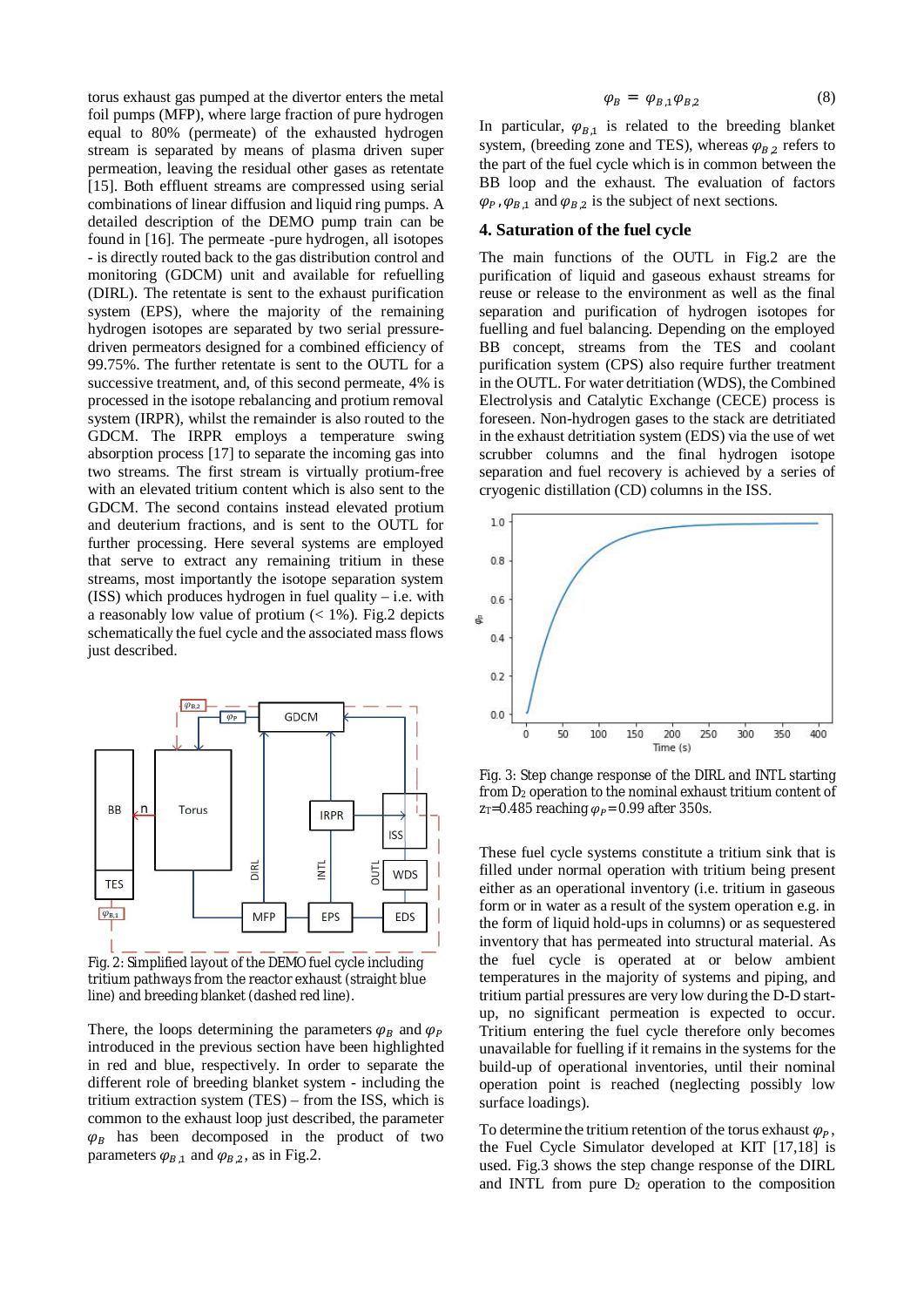expected during normal operation with an output molar tritium fraction of  $z_T=0.485$ . As can be seen, more than 99% of the exhausted tritium content is available for reinjection in less than 350 seconds. The comparably fast response time is achieved by the continuous operating principle of the employed systems, only featuring gaseous inventories that do not require the buildup of concentration profiles. This also means that this effect is independent of the initial gas composition and that every change thereof propagates through these loops in a fraction of a discharge. If looking at the tritium content in the torus exhaust the overall limit of these two loops is hereby given by the fraction of tritium which is directly routed to the GDCM by either the DIRL or the IRPR bypass in the INTL. With the MFP designed to recycle 80% of the torus exhaust hydrogens, an efficiency of the EPS of 99.75% and a bypass fraction of the IRPR of 96% a theoretical design maximum of  $\varphi_p = 0.99$  for the reactor exhaust is reached. For this model it is therefore assumed that  $\varphi_P = 1$  and time delays between pumping and fuelling are judged negligible compared to the overall time scale for the D-D start-up. Eq.(6) therefore applies.

The fuel cycle is also tasked with processing the effluent of the Tritium Extraction System (TES). In both blanket concepts, significant amounts of protium are used as doping agent in the recovery of the bred tritium. To avoid the contamination of the fueled hydrogens, the designated operation point of the CD columns in the ISS must be first achieved. Usually, this is done in a dedicated commissioning phase in order to ensure nominal operation and optimal performance of the system. If this process is incorporated into the D-D start-up phase, the final column (producing hydrogen in fuel quality) has to be operated in total reflux at the bottom until the steady state operation point is reached. This is not achieved until an amount of tritium equal to the steady state operational inventory has been routed to the ISS. Even with the use of the Direct Internal Recycling (DIR) [14] alleviating a majority of the load on these systems the operational inventories are expected to be considerably higher than e.g. in ITER [10]. Instead, for a saturation of the TES components themselves, a short discussion is provided in the following.

As a lower bound (being conservative in this case) the ITER ISS maximum tritium inventory of 220 g is used as a reference value [19].  $\varphi_{B,2}$  is therefore zero until at least 220 g of tritium have been extracted from the blankets or routed towards the ISS from the DIRL and INTL.

## **5. Saturation of the breeding blanket system**

The breeding blanket (BB) is one of the components, together with divertor and limiters, that directly faces and envelopes the plasma, and it is by far the largest in terms of surface (about a factor 10 above the divertor). However, it is the only one designed to breed T in order to achieve the fuel self-sufficiency [20]. Currently, two concepts have been identified as possible candidates for the European DEMO reactor. These are the Helium Cooled Pebble Bed (HCPB) [21,22] and Water Cooled Lithium Lead (WCLL) BB [23]. These concepts differ for the coolant used, helium ( $@ 8$  MPa, 300-520 $^{\circ}$ C) or water (@15.5 MPa, 295-328°C), and for the breeder, neutron multiplier and T carrier (Pb-15.7Li for the WCLL and  $Li_4SiO_4 + 35mol\% Li_2TiO_3$  ceramic breeder pebble bed, Be12Ti prismatic blocks and He purge gas for the HCPB). In the present analysis, focus is given to WCLL concept, but this choice has no major impact on the conclusions. Note that, at the moment, no final decision has been taken on which of the two blanket configurations will be employed in EU-DEMO. Also, such discussion goes beyond the objective of the present paper, which does not purport to compare the two concepts in any way, nor suggesting any preference. The tractation is limited to one only for the sake of brevity.

The breeding blanket offers big volumes (about  $~1500$ ) m<sup>3</sup>), where the T can be retained, and large surfaces, where the T can permeate (e.g. the  $\sim$ 1400 m<sup>2</sup> of the first wall, FW, through which part of the T injected in the plasma permeates into the BB). However, also other parameters play an important role in the saturation of structural and functional materials of the BB. This is, for instance, the operating temperatures of the BB and ancillary systems that strongly affect the T residence times.

Preliminary results [24] on T permeation analyses have shown that the T retained in BB and in the ancillary systems (e.g. TES and primary system) may change considerably according to (i) the system performances (e.g. CPS by-pass flow rate, TER system efficiency, and permeation reduction factor), and (ii) the operational parameters (leaks from the steam generator/heat exchanger/piping, doping hydrogen pressure in the coolant and T-carrier, etc.), see Table 1. It is worth to note that these inventories are calculated assuming the operating temperatures of the BB system, therefore they may represent a very optimistic assumption if extrapolated to the D-D plasma where the power released in the blanket can be at least one order of magnitude lower than the one with a D-T plasma (a discussion on this point is found in section 7).

**Table 1: T quantities to saturate the BB system under different assumptions [24].**

|            |                                        | <b>WCLL</b> |       |
|------------|----------------------------------------|-------------|-------|
|            |                                        | Min         | Max   |
| In-<br>VV  | Coolant [g]                            | 5.4         | 58.8  |
|            | Steel [g]                              | 2.9         | 3.5   |
|            | Breeder/<br>Multipl./<br>T-Carrier [g] | 30.0        | 36.0  |
| Out-<br>۷V | Coolant [g]                            | 9.1         | 99.2  |
|            | Steel [g]                              | $-4e-3$     | 0.2   |
|            | Breeder/<br>Multipl./<br>T-Carrier [g] | 0.4         | 1.0   |
| Total [q]  |                                        | 47.9        | 198.7 |

These represent the quantity of T for the saturation of the structures and functional materials (e.g. breeder and multiplier). However, in a a liquid-metal based BB like the WCLL and the T produced in the T-Carrier (i.e. PbLi) does not permeate in the structures and coolant and it is immediately available for the extraction, one can derive that, in terms of T release,  $\varphi_{B,1}$  scales roughly linear with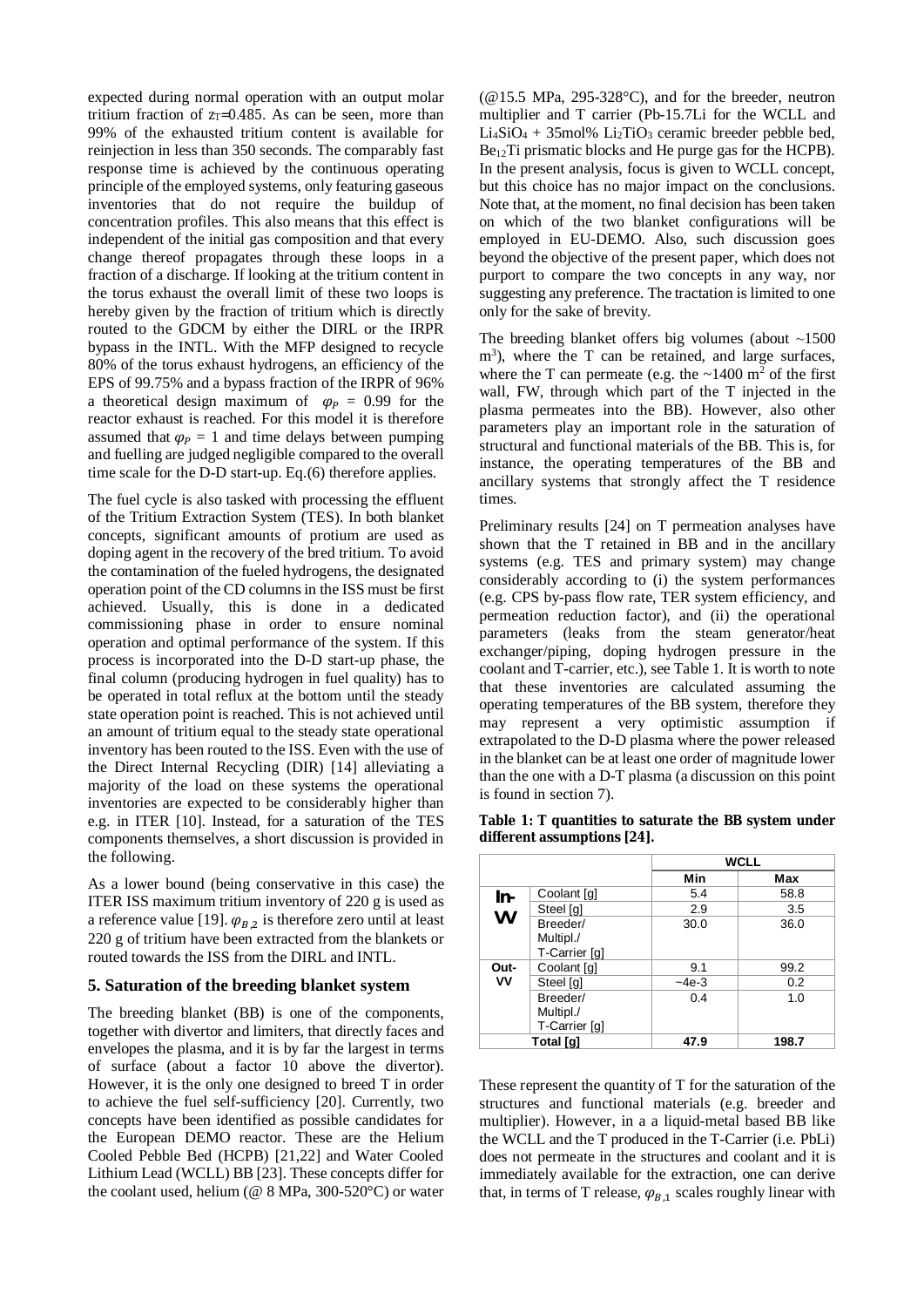the T content normalised to the saturation value corresponding to the overall amount of T at equilibrium (here rounded to 40 g). At low T content though, there is almost no release [24]. The dependence of  $\varphi_{B,1}$  on the T content in the BB is illustrated in Fig.4.

#### **6. Calculation of saturation rate in EU-DEMO**

To calculate the D-D reaction rate in EU-DEMO, the code PLASMOD has been employed [25,26]. PLASMOD is a simplified 1-D transport model, solving the transport equations for all ions species and electrons, both for density and for temperature, with imposed transport coefficients. Currently, PLASMOD has been implemented as an advanced transport solver in the systems code PROCESS [27,28]. The calculation has been performed by assuming geometry, field and current from the EU-DEMO 2018 baseline [29], with a pure D-D plasma instead of a D-T mixture as for the full-power phase. For the same operational parameters, a D-T plasma (50%-50%) provides 2000 MW of fusion power, with 7.2e20 D-T reactions per second. Differently than the indicated operational point though, the auxiliary heating power was increased up to 130 MW, in order to maintain an H-mode operation (in a D-T discharge, the fusion alpha power is in reality largely sufficient for this purpose). The value of 130 MW has been chosen since it is thought to be the maximum auxiliary power which can be installed with the available ports in EU-DEMO [30]. With the assumptions discussed, the D-D reaction rate (both branches)  $\Gamma_{DD}$  is found to amount to

$$
\Gamma_{DD} = 1.2e19 \text{ sec}^{-1} \tag{9}
$$

Under the very optimistic assumption that all T generated in the plasma by reaction (1) is immediately burned (which is equivalent to  $\varphi_P = 1$  since we ignore the time delays, this being again optimistic), the generation of T in the breeding region amounts then to

$$
\Gamma_{T,BB} = \frac{1}{2} \Gamma_{DD} (1 + b + \psi_{DD})
$$
 (10)

which corresponds to  $\Gamma_{T,BB} = 0.99e19 \text{ sec}^{-1}$  for  $b = 0.05$ , which is the target EU-DEMO value as in [12], and  $\psi_{DD} = 0.6$  following [7, 31] and references therein.

**Table 2: T quantities to saturate each of the components.**

| Component              | T for saturation [q]                     |
|------------------------|------------------------------------------|
| BB (TES)               | 40 (* saturation inventory only in PbLi) |
| <b>ISS</b>             | >220                                     |
| <b>DIRL &amp; INTL</b> | Negl.                                    |



Fig. 4: Dependence of the factor  $\varphi_{R-1}$  on the T content in the breeding blanket, normalized to the saturation value (rounded to 40 g).

At this point, one can calculate how much time is needed in DEMO to reach a tritium-saturation level in the breeding blanket and the ISS. It is assumed that the T flow from the blanket to the ISS follows the curve in Fig.4. Since for blanket saturation higher than 45% the numerical calculations started to exhibit some oscillations in the T flow, due to the different timescales among the involved volumes, the curve in Fig.4 has been simplified by a linear function for saturation fractions between 45% and 100%, (with  $\varphi_R = 1$  at 100% and  $\varphi_R = 0.45$  at 45%). Table 2 summarizes the T quantities needed for saturations assumed in this analysis.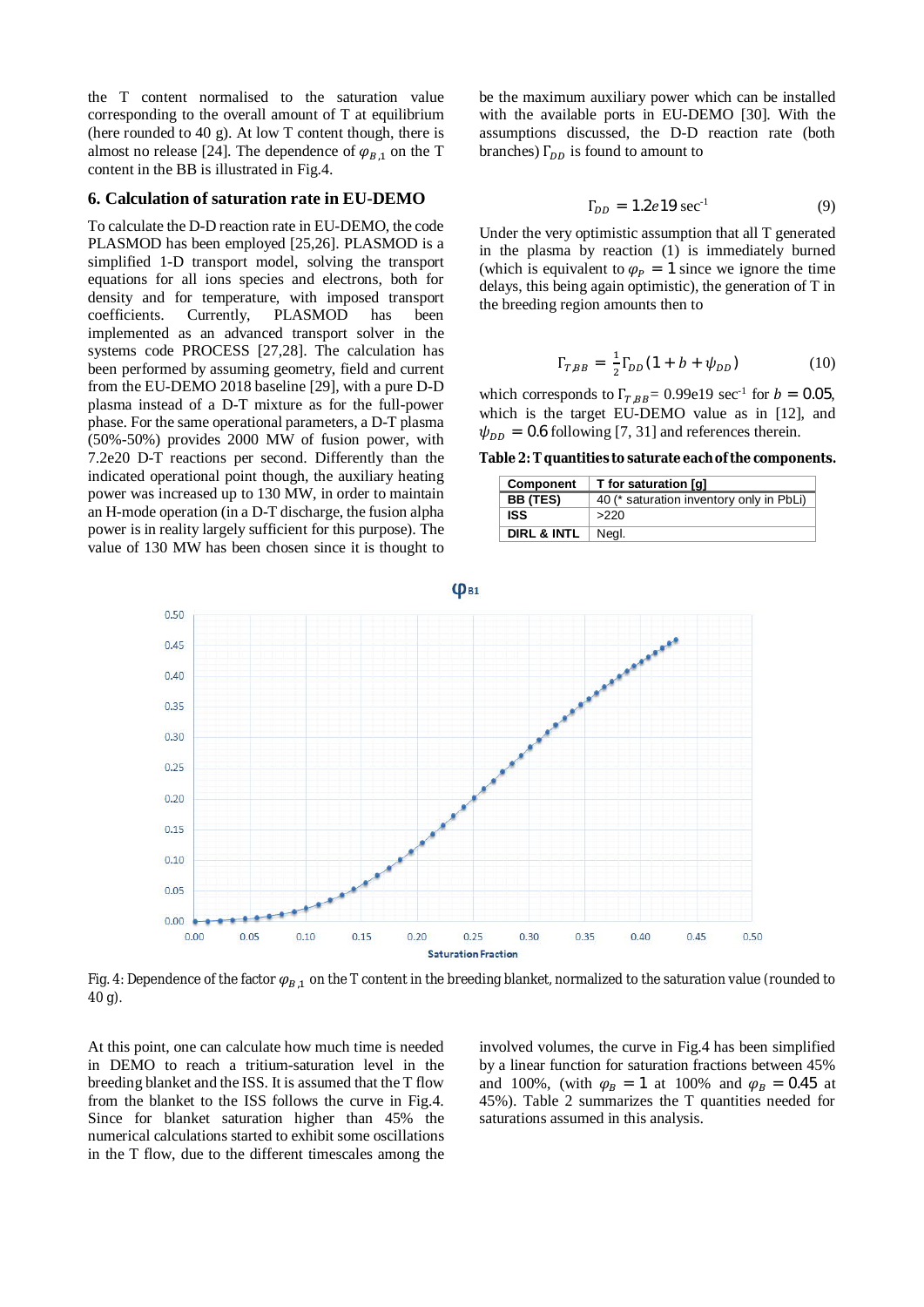

Fig. 5: Number of discharges needed to achieve the target state, i.e. the saturation of BB and ISS as well as a 50/50 D-T plasma under the assumption  $\varphi_B = 0$ . All quantities are normalized to the final value. BB is plotted in continuous red, ISS in dashed light blue, plasma in dashed-dotted black.

In the current assumption of  $\varphi_B = 0$ , no T is available to be re-injected in the plasma before both components are fully saturated. Thereafter, all T goes to the plasma, and the quantity of T burned per discharge grows rapidly up to 25.83 g, which corresponds to a full-power EU-DEMO discharge with 2 GW fusion power and 50/50 D-T. It is here indicated as "target state" a condition where i) BB is saturated, ii) ISS is saturated and iii) the quantity of T burned per discharge equals 25.83 g, or equivalently a 50%-50% D-T plasma is burned in the whole discharge. This represents in some sense the final goal of a D-D startup process. Fig.5 shows the necessary number of DEMO discharges to reach the target state following Table 2 (it is here recalled that a DEMO discharge lasts 2 hours [11]).

Incidentally, an interesting speculation can be the following: in case D is employed as purge gas and the ISS is endowed with a system able to store the excess D in the incoming flows, there might be the possibility of establishing an enrichment equilibrium between the ISS itself and the gas flow heading to the GDCM. In that case, at least part of the T entering the ISS will be left for the plasma to be burned, increasing the efficiency of the overall T production. With simple calculations (not illustrated here), one can show that, in principle, a factor  $\sim$ 2 can be gained with respect to the previous case. At this stage however, this solution appears as highly speculative (e.g. it is unclear how efficiently the enrichment can in fact be equilibrated), and requires dedicated design modifications, which are currently not under consideration. Furthermore, other factors discussed in the next section still largely overcome this reduction in the number of discharges. This is however mentioned in this paper as an interesting research path, in case D-D start-up will be chosen in the future as a reasonable path by virtue of the possible scarcity of T.

The practical consequences on the plant operation of these results are here summarized. EU-DEMO aims at an availability of 30% in the full power operation phase [32]. However, in the initial phase, this value will be lower. Assuming an availability of 15%, the number of discharges per year (2 hours burn plus 10 minutes dwell [11]) amounts to  $\sim 607$ . This means the saturation of the components would require 1.15 years if ISS is saturated with 220 g. In principle, the low availability could be advantageous if the operation stops were employed to extract the T from the structures, in order to restart with a higher T content. The feasibility of this approach is however speculative at this stage, and especially at low concentrations, it might be very challenging, with high T losses associated. Also, an evaluation in terms of costs can be provided. Ignoring for the sake of simplicity other parasitic electrical loads, and assuming auxiliaries possess a 50 % wall-plug efficiency (which is a very optimistic, but potentially achievable value for DEMO [33]), a year at a load factor of 15% would require 315.6 GWh of electricity from the grid. With a price of 100 €MWh (which is a reasonable approximation of the average EU industrial purchase price of electricity, with however some differences across the countries), this corresponds to 31.6 M€. At the rate calculated above, about 215 g of T are produced per year, leading to a cost of around 147  $k \in g$ . This is about 6 times higher than the present commercial cost of 25,000 \$/g [2]. It is once more stressed that the cost estimate is quite optimistic, as for example the interest rates on the construction loan have been ignored – although these charges, as well as the T decay discussed below, apply also when T is bought from an external source.

#### **7. Discussion on the assumptions**

The calculation illustrated relies on a number of highly optimistic assumptions, which are hereafter summarized.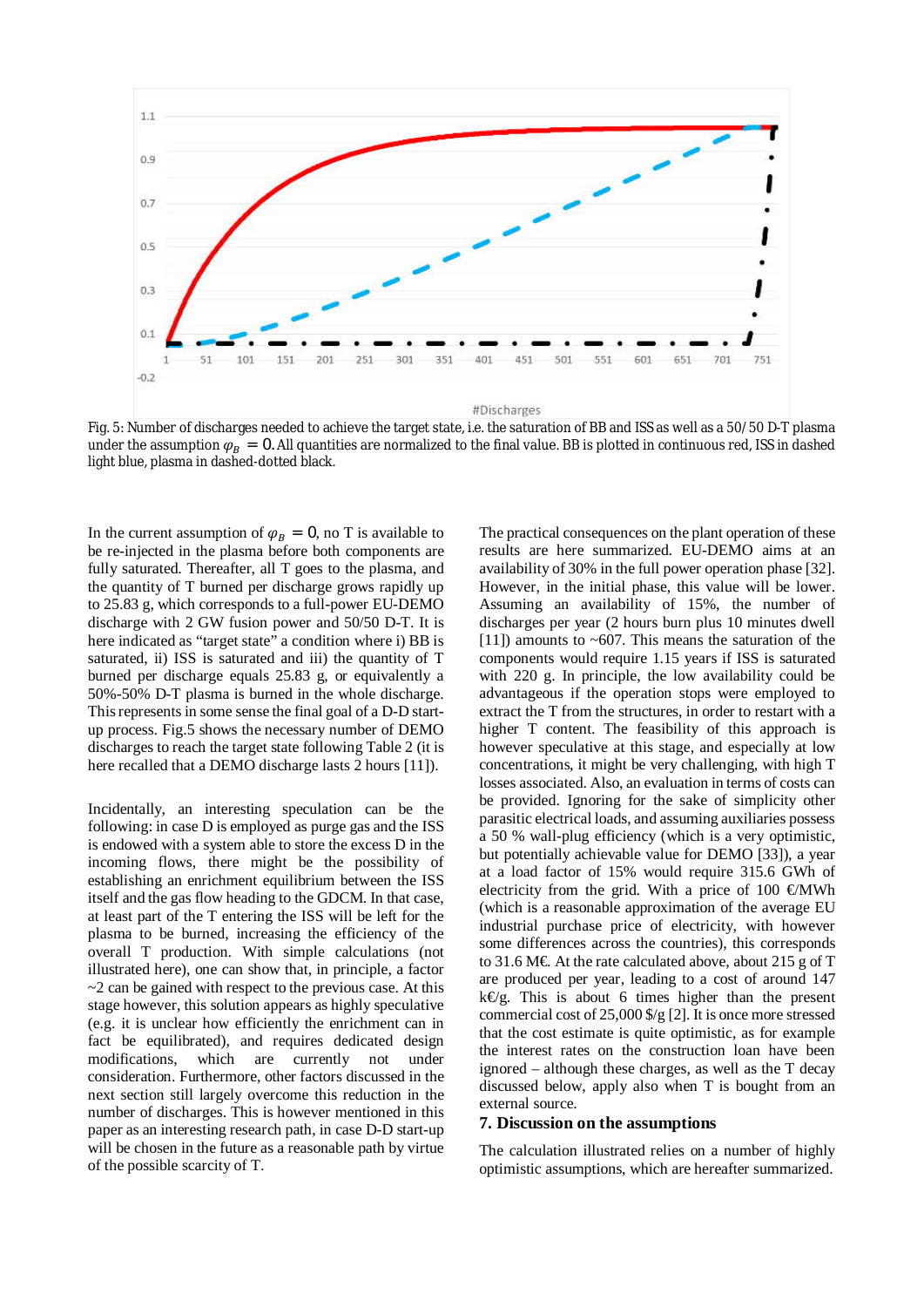The breeding blanket is optimized to work in a quite narrow window in terms of neutron flux, energy and power, corresponding to the full-power operation (i.e. 7.2e20 neutrons per second at 14.1 MeV with a deposited power in BB of ~2 GW). During D-D start-up, these conditions change drastically (about 0.6e19 neutrons per second at 2.45 MeV and the same amount at 14.1 MeV, following Eq.(9), and an estimated deposited power correspondingly lower). This has strong negative effects on the (i) breeding ratio – i.e. on the parameters  $b$  and  $\psi_{DD}$  and (ii) on the T residence time in the BB.

Concerning point (i), the value of  $\psi_{DD}$  has been set to 0.6 following the mentioned references. Regarding point (ii) instead, it has to be highlighted that the power released in the BB during a D-D plasma is at best ~20 times lower than the one used to design the BB assuming a D-T plasma – in case the 130 MW of auxiliary power were fully radiated onto the wall, and the power is able to reach somehow the blanket, which is an unrealistically favourable case (the D-D fusion power plays a negligible role). Therefore, the temperature field that will arise in the D-D start-up will be much lower and, moreover, the T release will be strongly reduced (usually the T residence time is directly proportional to  $e^{1/T}$ , see [34]). This is particularly true for the solid (pebble beds) BBs, as experimentally demonstrated in [35], where the T residence time increases from the order of minutes at 635 $\degree$ C to hundred hours at ~300 $\degree$ C for the orthosilicate material (see Fig.3 of [35]). A reduction of the coolant flow may allow increasing the temperature again to an optimal level. However, in view of the large difference of power w.r.t. the nominal case, the compatibility with the pumping system has to be verified. Also, the use of heaters – which have to be foreseen in order to verify the component at relevant temperature conditions before the nuclear phase is entered – can possibly be foreseen, although this will negatively impact the costs. These evaluations are left for future work.

Furthermore, it has been assumed that, from day one, full power D-D operation with 130 MW auxiliary power is feasible. This is clearly impossible, since of course DEMO has to foresee a commissioning phase where density, current and heating power are ramped up progressively. Whether this phase can already provide some T breeding is presently uncertain – since the commissioning phase of EU-DEMO has not yet been defined in detail.

**Table 3: T permeation and retention in the FW from impinging ion flux [21].**

|         | Wall<br>concept | <b>Permeation</b><br>$Imq$ T day $1$ | Retention<br>Ta T1 |
|---------|-----------------|--------------------------------------|--------------------|
| 2 mm W- | WCL L           |                                      | $800 - 1350$       |
| armor   |                 |                                      |                    |

However, this can easily reduce the D-D reaction rate of factor 10, or more – remember e.g. that the reaction rate scales as the square of the deuterium density, which in turn scales like the plasma current. Thus, at half current, one can expect a reaction rate of 4-8 times lower (since the plasma current also impacts the confinement time).

Finally, the tritium permeation rates from the plasma into the FW play a pivotal role in the T retention and, therefore, in the T needed to saturate the BB structures. Indeed, assuming gas- and ion-driven tritium permeation from plasma through the FW for a range of impinging tritium particle fluxes comprised between  $10^{18}$  and  $10^{20}$  T  $m^{-2}s^{-1}$ , with impinging particle energy of 500 eV (based on current SOLPS DEMO plasma models [36,37]), a tritium partial pressure of 1 Pa and material trap concentrations as a function of neutron-induced damage (from  $10^{-4}$  to 0.4%), FW temperature, and hydrogen isotope content, the T permeation and retention in the FW is determined as shown in Table 3 (for more details on this argument see [22]). In the model presented here, this may reflect in  $\varphi_{P}$  < 1 until saturation is achieved, since the first wall absorbs T leaving the plasma. This means, more precisely, that every time the T concentration in the plasma is increased, the wall equilibrates to a higher T content, thus removing T from the fuel cycle. When the target, 50%-50% D-T plasma is reached, the wall will equilibrate at the values in Table 3. This  $\sim$ 1 kg of T is therefore progressively cumulated during the entire D-D start-up, always subtracting part of the available T which could have potentially been burned or employed to saturate the structures, thus slowing down the achievement of the final state  $-$  or, equivalently, slowing down the rate at which the T content in the plasma may increase. In view of the large quantities of T needed for saturation, this limitation is going to be present for an extremely large number of discharges, negatively impacting on T accumulation where it can be made available for fuelling.

Although more detailed calculations would be needed at this point, it is not too incautious to state that the real number of discharges to achieve saturation may be close to 10,000, with an impact in terms of time and costs scaling correspondingly.

Other, less impacting considerations are:

- It has been assumed in the model that the T produced in the BB and transported by the T-Carrier is completely removed by the TES and injected in the plasma through the fuel cycle. This assumption is optimistic, because the T extraction efficiency currently used as an operating point in the design of the T extraction units is about 82% (meaning that the remaining 18% cannot be immediately extracted, or, equivalently, the equilibrium is not immediately reached). Also, during the fuelling phases (i.e. during pellet formation and injection in the plasma) the efficiency is not unitary - at best ~90%.
- The decay of T has been ignored. This causes the loss of ~5.5% of the stored T per year.
- Finally, all delays in the fuel cycle have been ignored. This element alone would however only lead to a shift of a few discharges.

The analysis presented here is quite simple, and, in order to determine the real cost of a DD start-up, more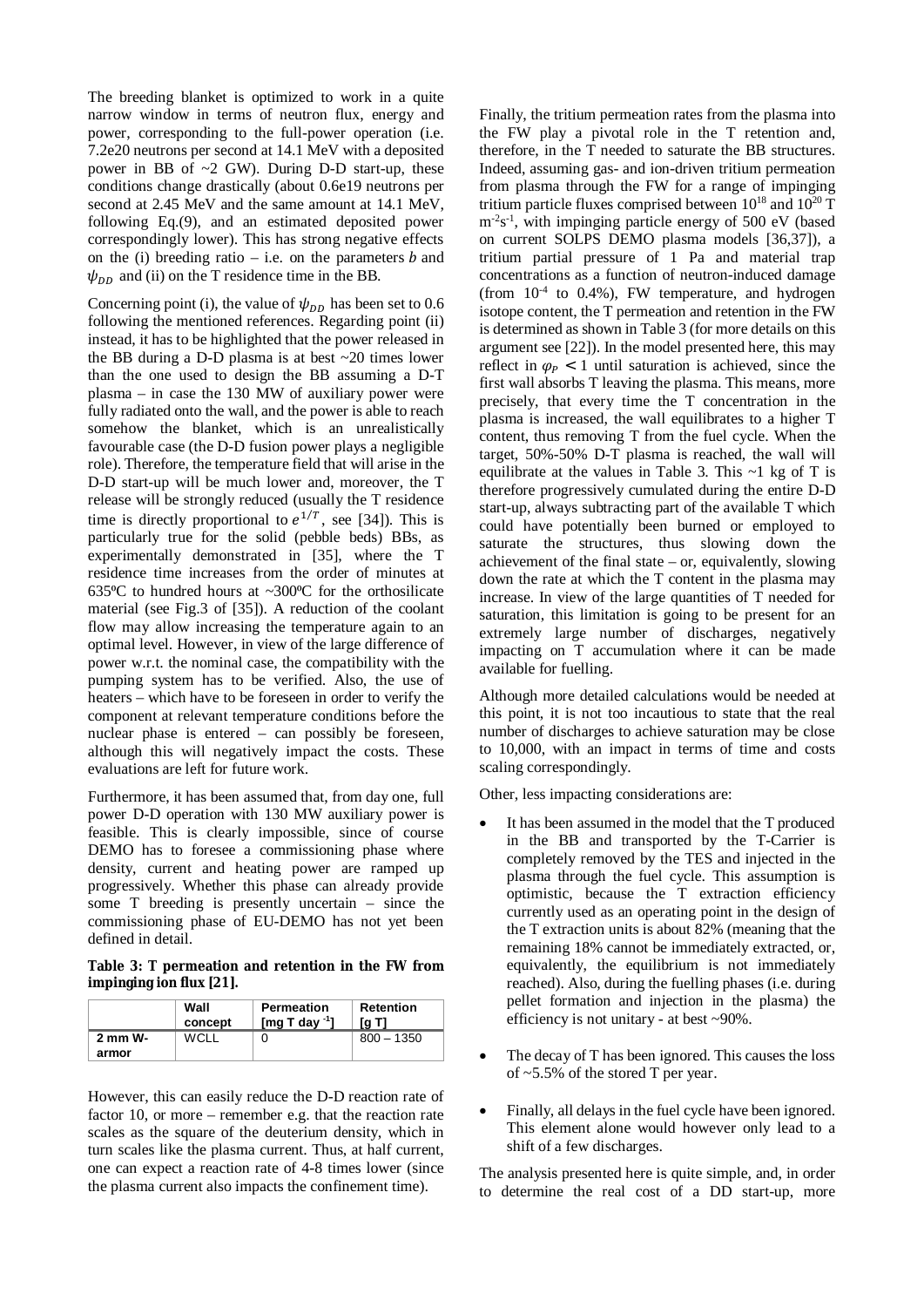sophisticated analyses would be required. However, the strategy employed consists of choosing quite optimistic assumptions every time an uncertainty was present. For this reason, it is clear that more detailed evaluations performed with more realistic assumptions or more powerful software can only provide a larger number of discharges to reach saturation, making the D-D start-up solution even less attractive. In other words, the conclusion of this work can be considered valid in spite of the simplicity of the approach.

#### **8. Conclusions**

The present piece of work analyses the possibility of accessing EU-DEMO operation by D-D start-up, thus eliminating the need of an external T source. What essentially limits the possibility of this convenient solution is the necessity to saturate a number of plant components, which cannot make the whole bred T available to fusion reactions before saturation is achieved. Incidentally, this study provides a clear indication to designers of systems like TES, where the maturity level is still low: technologies, processes and architectures should be chosen to minimize T retention. By means of a very simple model corroborated by some numerical simulations, it has been shown that the number of two hour discharges to achieve saturation - i.e. to start producing T effectively available for the plasma, allowing an efficient multiplication in the blanket – cannot be lower than about 700. This result is however only achievable under a number of very optimistic assumptions. With more realistic assumptions – listed in section 6 – a number of ~10,000 D-D discharges at full current and full power is estimated. This number constitutes a significant fraction of the total number of discharges DEMO is supposed to perform (about 30,000 [11] and references therein). Also, in terms of T cost, it has been shown that, even under the mentioned optimistic assumptions, the T produced via D-D start-up is not convenient to be pursued. For this reason, we conclude that, assuming the current configuration and technologies for the TES, D-D start-up does not deserve high priority as an option, and only under very unfavorable conditions for external supply, and with the help of dedicated design solutions (at the moment highly speculative), it may become attractive. It remains nevertheless conceivable that, if commercially available T becomes too costly or scarce, some form of D-D startup requiring only a few hundred g of T to prime the processing plant of a DEMO-scale fusion reactor may be feasible. This point is left for future analyses.

## **Acknowledgements**

This work has been carried out within the framework of the EUROfusion Consortium and has received funding from the Euratom research and training programme 2014- 2018 and 2019-2020 under grant agreement No 633053. The views and opinions expressed herein do not necessarily reflect those of the European Commission.

The authors would like to acknowledge useful discussions with T. N. Todd, K. Lackner and S. Fietz.

#### **References**

- [1] Nie B. et al., *Anthropogenic tritium: Inventory, discharge, environmental behavior and health effects*, 2021 Renewable and Sustainable Energy Reviews 135, 110188
- [2] Coleman M. and Kovari M., *Global supply of tritium for fusion R&D from heavy water reactors*; 2018 27<sup>th</sup> IAEA-FEC, Gandhinagar, India (https://conferences.iaea.org/event/151/papers/6203/files/ 5038-65177\_t\_availability\_preprint\_v0.1.pdf)
- [3] Pearson R. J. et al., *Tritium supply and use: a key issue for the development of nuclear fusion energy*, 2018, Fusion Eng. and Des. 136, 1140
- [4] Ni M., Wang Y., Yuan B., Jiang J., Wu Y., *Tritium supply assessment for ITER and DEMOnstration power plant*, 2013 Fusion Eng. Des. 88, 2422
- [5] Kovari M., Coleman M., Cristescu I., Smith R., *Tritium resources available for fusion reactors*, 2017, Nucl. Fusion 58, 26010.
- [6] Konishi S., Kasada R. and Okino F., *Myth of initial loading tritium for DEMO—Modelling of fuel system and operation scenario*, 2017 Fusion Eng. Des.121 111–6
- [7] Zheng S., King D.B., Garzotti L., Surrey E. and Todd T.N., *Fusion reactor start-up without an external tritium source*, 2016 Fusion Eng. Des.103 13–20
- [8] Mitchell N., Salpietro E., *The use of deuteriumdeuterium reactions to aid tritium breeding in tokamak fusion reactors*, 1986 Nucl. Fusion 26 (9), 1246
- [9] Asaoka Y. et al., (PDP0/8), *Commissioning of a DT Fusion Reactor without external Supply of Tritium* in: Proceedings of the 18th Fusion Energy Conference IAEA, Sorrento, Italy, 2000.
- [10] Abdou M. et al., *Physics and technology considerations forthe deuterium–tritium fuel cycle and conditions for tritium fuel self sufficiency*, 2021 Nucl. Fusion 61, 013001
- [11] Federici G. et al., *Overview of the DEMO staged design approach in Europe*, 2019 Nucl. Fusion 59, 066013
- [12] Fischer U., et al., *Required, achievable and target TBR for the European DEMO*, 2020 Fusion Eng. and Des. 155, 111553
- [13] Wagner F., *Fusion energy*, 2018 MRS Energy & Sustainability 5, e8
- [14] Day C. et al., *A smart three-loop fuel cycle architecture for DEMO*, 2019 Fusion Eng. and Des 146, 2462
- [15] Hanke S. et al., *Progress of the R&D programme to develop a metal foil pump for DEMO*, 2020 Fusion Eng. and Des. 161, 111890
- [16] Giegerich T. et al., *Preliminary configuration of the torus vacuum pumping system installed in the DEMO lower port*, 2019 Fusion Eng. Des., 146, 2180
- [17] Neugebauer G. et al., Technology *Development for Isotope Rebalancing and Protium Removal in the EU-DEMO Fuel Cycle*, 2020 Fusion Sci. and Tech. 76, 215
- [18] Hörstensmeyer Y. et al., *Permeator Simulations for the EU-DEMO Fuel Cycle*, 2020 Fusion Sci. and Tech. 76, 2020, 232-237
- [19] Cristescu I. R. et al., *Tritium inventory assessment for ITER using TRIMO*, 2006 Fusion Eng. and Des. 81, 763
- [20] Spagnuolo G. A. et al., *A multi-physics integrated*